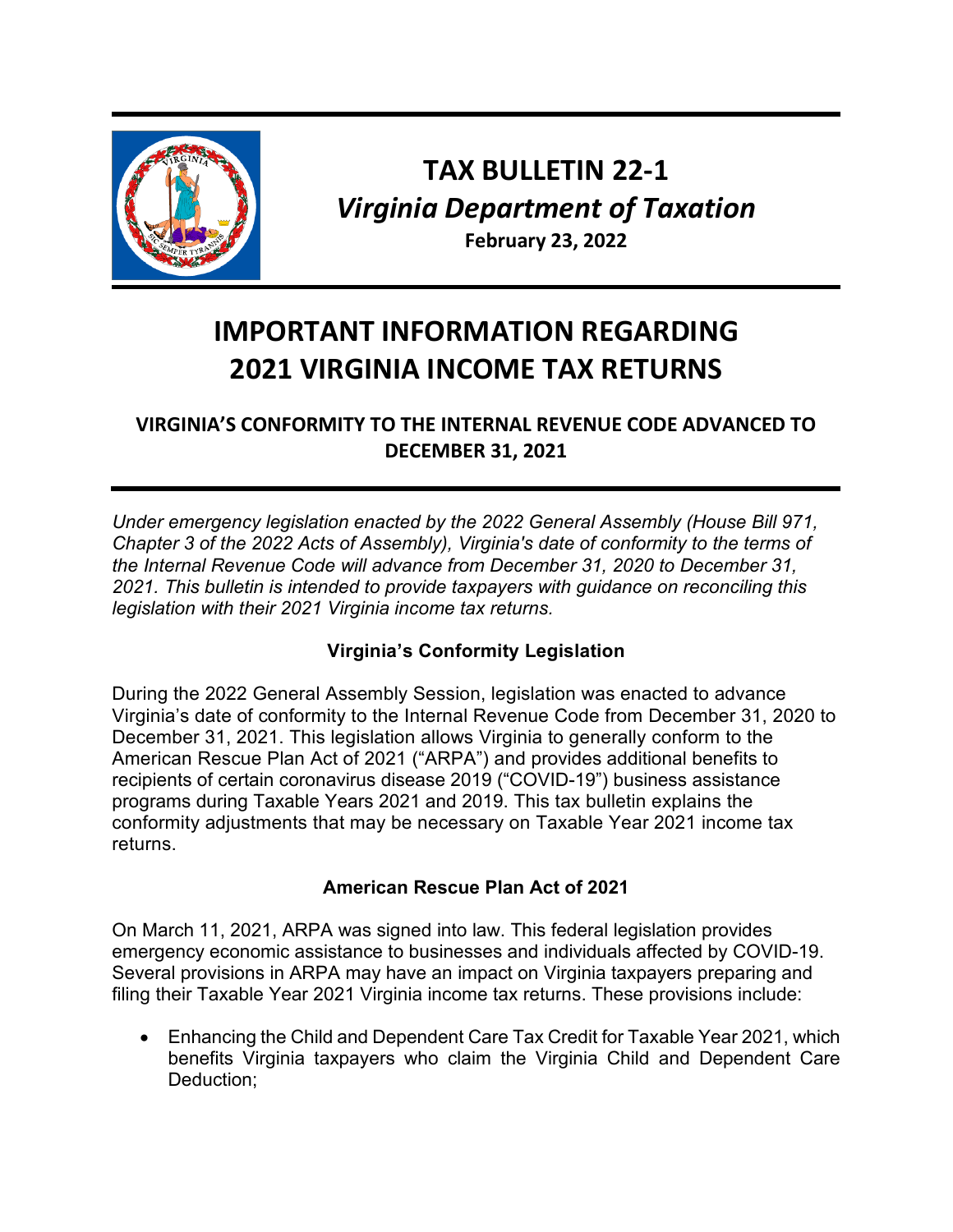Virginia Tax Bulletin 22-1 February 23, 2022 Page 2

- Increasing the amount taxpayers can contribute to Child and Dependent Care Flexible Spending Accounts for Taxable Year 2021;
- Expanding eligibility for the Earned Income Tax Credit, with most changes effective solely for Taxable Year 2021;
- Excluding student loan forgiveness from gross income for Taxable Years 2021 through 2025; and
- Allowing certain business taxpayers to receive tax-free assistance under the Restaurant Revitalization and Targeted Economic Injury Disaster Loan Advance grant programs while also deducting the business expenses paid with such taxfree funds.

Advancing Virginia's date of conformity to December 31, 2021 will allow Virginia to generally conform to the ARPA, including the treatment of certain COVID-19 business assistance programs as described below.

#### **COVID-19 Business Assistance Programs**

The General Assembly enacted legislation during the 2021 Session that generally deconformed from the federal deductibility of business expenses funded by forgiven Paycheck Protection Program ("PPP") loan proceeds and Economic Injury Disaster Loan ("EIDL") program funding. In addition, the 2021 conformity legislation provided a Virginia-specific deduction of up to \$100,000 for business expenses funded by forgiven PPP loan proceeds that were paid or incurred during Taxable Year 2020, and provided a Virginia-specific subtraction of up to \$100,000 for Rebuild Virginia grant recipients. No changes have been made to the Virginia income tax treatment for recipients of COVID-19 business assistance for Taxable Year 2020. As a result, such taxpayers should continue to follow the instructions provided in [Tax Bulletin 21](https://www.tax.virginia.gov/sites/default/files/inline-files/tb-21-4-irc-conformity-advanced.pdf)‐4.

Virginia's 2022 conformity legislation modified how Virginia treats certain COVID-19 business assistance programs for income tax purposes for Taxable Years 2021 and 2019. The impact of such changes are described below:

- **Taxable Year 2021**: Virginia generally conforms to the federal tax treatment of COVID-19 business assistance programs for Taxable Year 2021 and after. As a result, no adjustment will generally be required on 2021 Virginia income tax returns for taxpayers that have business expenses funded forgiven PPP loan proceeds, EIDL program funding, and Restaurant Revitalization grants during Taxable Year 2021.
- **Taxable Year 2019**: The General Assembly retroactively extended the Virginiaspecific deduction for up to \$100,000 in business expenses funded by forgiven PPP loan proceeds and the Virginia-specific subtraction of up to \$100,000 for